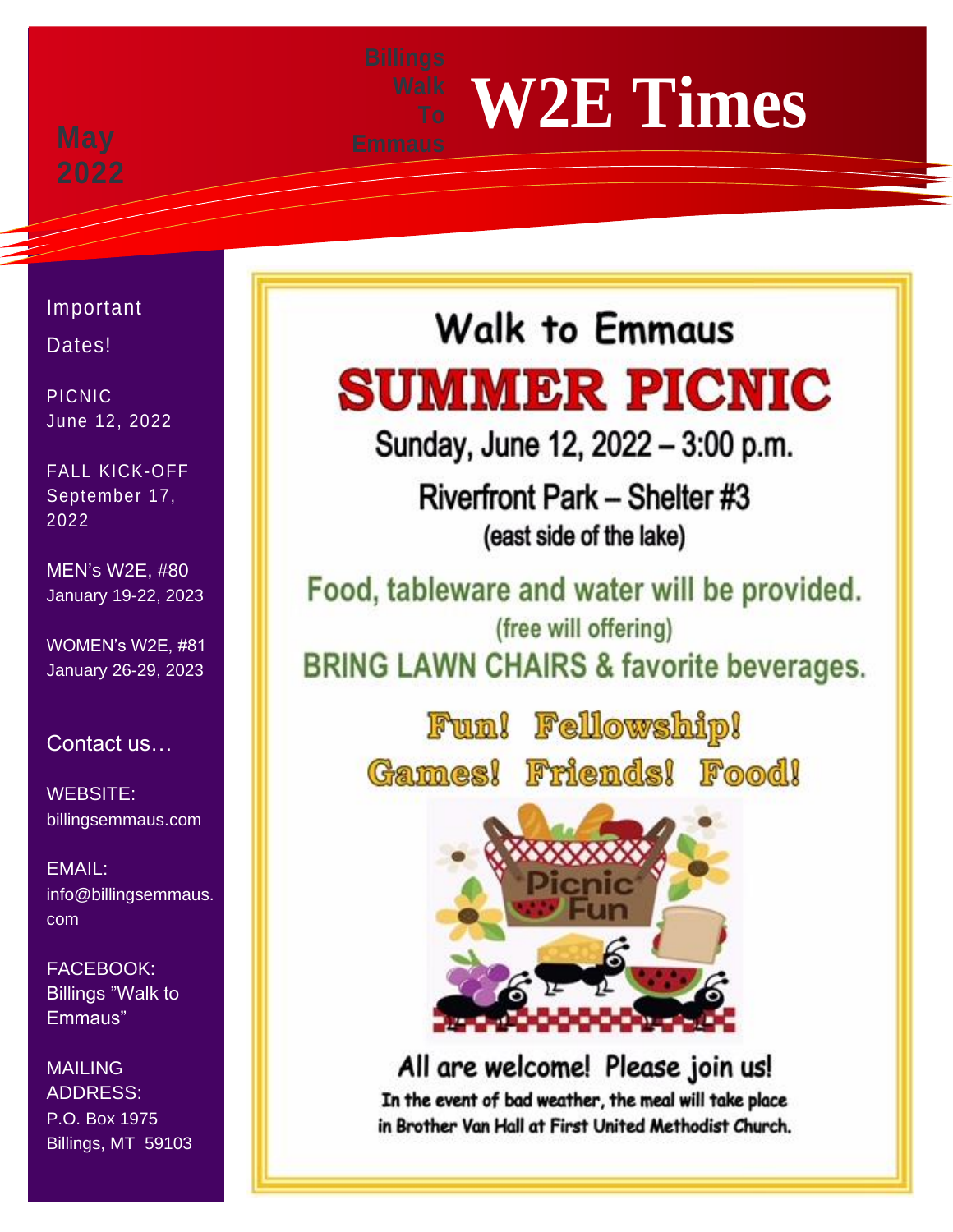*In the morning when I rise, O, in the morning when I rise, In the morning when I rise, Give me Jesus.*

#### **In the model of the model of the model of the model of the model of the model of the model of the model of the m SPIRITUAL**

Never doubt in the dark what God told you in the light.

It is not how many times you have been through the Bible, but how many times the Bible has been through you.

The basis for the first sin was "I want something different than what God wants for my life."

Any God I can understand is no greater than I.

People change when they see that they are responsible for what they believe about God.

Christianity is not behavior modification. Christianity is heart modification.

The reason we struggle with insecurity is because we compare our behind-the-scenes with everyone else's highlight reel.

One is never wounded by the love one gives; only by the love one expects.

As I stepped out my front door one morning not long ago, I spotted two robins in my neighbor's tree. They were singing to the eastern sky and the dawn that was spilling up behind them, with all the glowing pinks, oranges, and blues. The entire scene caused my heart to sing, rejoicing with those beautiful little robins, and the rising sun. My thoughts quickly went to the Easter we had just recently celebrated, and Jesus, the Rising Son, bringing us the hope of new life with the dawn of that Easter morning. Every morning we experience the dawn of the rising sun. Every sunrise is such a perfect reminder that with each new day we can start anew. We can make new choices, change our way of thinking and our priorities. What a blessing it is to believe in a gracious, loving and forgiving God. His mercies and grace are beyond measure, His love is complete. With each new dawn, we have a fresh start, a new beginning. Metanoia means a change of heart, change of mind and every day is opportunity to be more "Christ like" today than yesterday, to open our hearts and minds and to love 'em like Jesus!

*Romans 15:5,13 May the God who gives endurance and encouragement give you the same attitude of mind toward each other that Jesus had. May the God of all hope fill you with all joy and the peace in believing, so that you may abound in hope by the power of the Holy Spirit!* 

My name is Sherry Dompier and it is my prayer that I can take advantage of all the joy and hope that God chooses to give me each new day. I pray I can remember to be open to the metanoia within and fall more and more in love with my God, through every step on this journey through life. I am truly so excited to be serving as the Assistant-Vice Lay Director on this next Walk to Emmaus women's weekend. I have served the W2E community as a musician for many years and now I am blessed with this dawn of a new adventure.  $\odot$  I am confident with the timing our Lord has established and so blessed to be a part of this truly remarkable and wonderful community.

 *Sherry Dompier*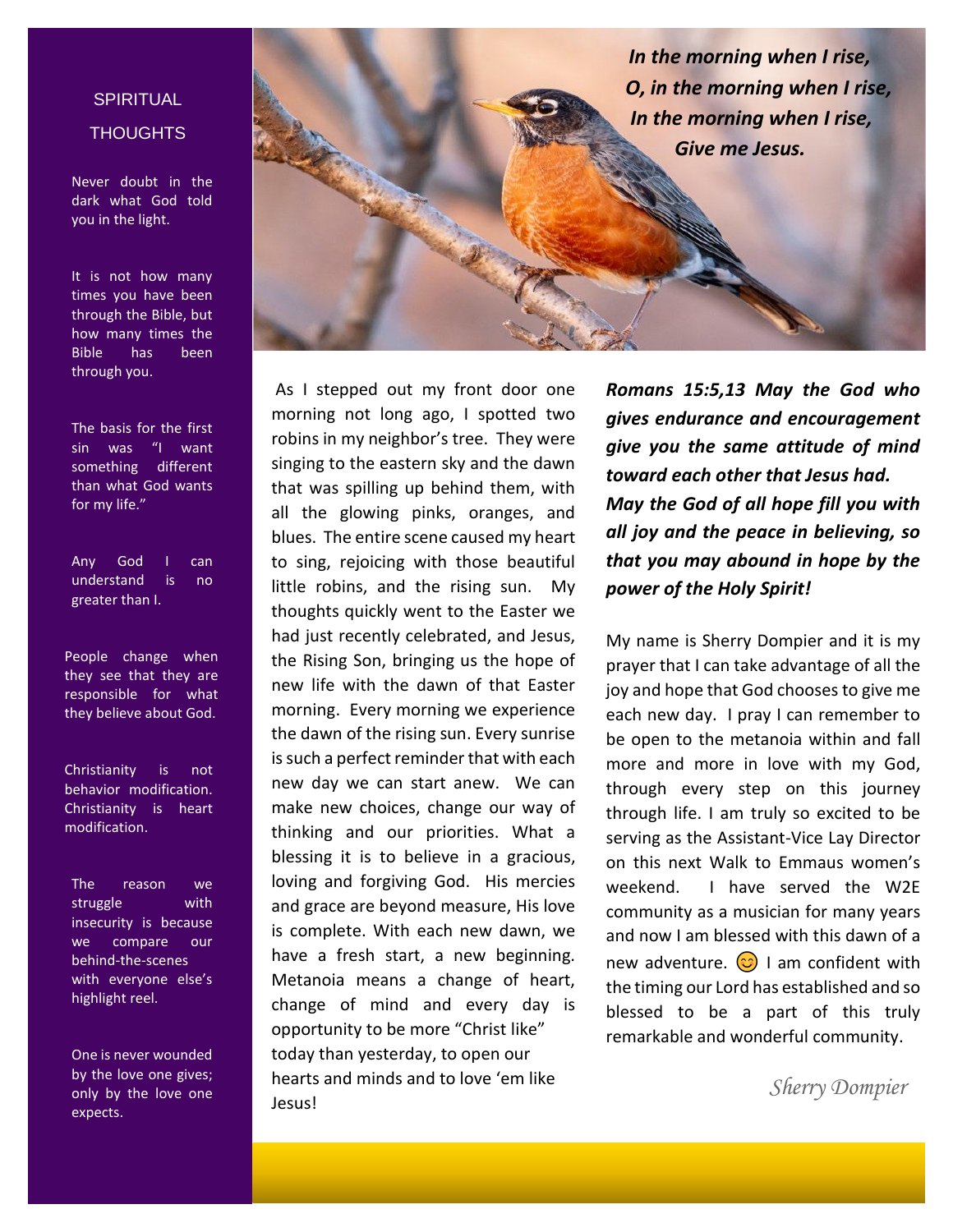### BIBLE TRIVIA

1. Who heard a voice talking of the fall of Babylon? Hint: Revelation 1:1-2

2. "This is my beloved son, in whom I am well pleased" was spoken at what important event? Hint: Matthew 3:16-17

3. Who heard the voice of those who had been slaughtered for proclaiming God's Word? Hint: Revelation 1:1-2; 6:10

4. Who heard the voice of God after he ran away from Queen Jezebel? Hint: 1 Kings 19:1-21

5. What trees are broken by the power of God's voice, according to the Book of Psalms? Hint: Psalm 29:5

6. Whom did Isaiah tell that the King of Assyria had raised his voice up against God? Hint: 2 Kings 19:14-22

7. Who cried out upon seeing a vision of Samuel? Hint: 1 Samuel 28:7-12

#### **BRINGING LIGHT TO THE WALK**

Being a disciple of Jesus Christ can never be reduced to merely producing Christian character in ourselves or loving one another, as important as those things are. Being a disciple of Jesus means making other disciples, because that is what our Lord has commanded us to do. God's sovereign purpose in this world is to create a redeemed people to worship and enjoy Him eternally. But He has chosen to accomplish that purpose through you. He has made us stewards of the Gospel, placing that precious knowledge in earthen vessels, in the fragile container of our lives. When we genuinely follow Him, when we offer our lives as living sacrifices, our minds and hearts will be transformed. As disciples of Christ, our first priority will be to make other disciples for Him. **Who have you asked to consider participating in the "Walk to Emmaus" next January?**

#### **CUM CHRISTO WEEKENDS**

Please lift our 4th Day brothers and sisters from **Big Sky Cum Christo** in your prayers. They are busily preparing for their upcoming weekends. (Cum Christo is based in the **Catholic Cursillo** movement.) The Men's Weekend is June 9-12, 2022 and the Women's Weekend is June 16-19, 2022. These events will take place at Billings Central Catholic High School.

If you would like to sign up for their prayer vigils, please call Lisa at 406-781-9172 (Women's prayer vigil) or Jim 406-861-2249 (Men's prayer vigil). For more information, go to their website: bigskycumchristo.org

We pray for the success of these blessed weekends.



#### **JESUS IS WATCHING YOU**

A burglar breaks into a house. He starts shining his light around looking for valuables. Some nice things catch his eye, and as he reaches for them, he hears, "Jesus is watching you". Startled, the burglar looks for the speaker. Seeing no one, he keeps putting things in his bag, and again he hears, "Jesus is watching you". This time he sees a parrot. "Who are you?" the burglar asked. "Moses," the bird replied. "Who the heck would name a bird, Moses?" the man laughed. "I dunno," Moses answered, "I guess the same kind of people that would name a Rottweiler, Jesus.